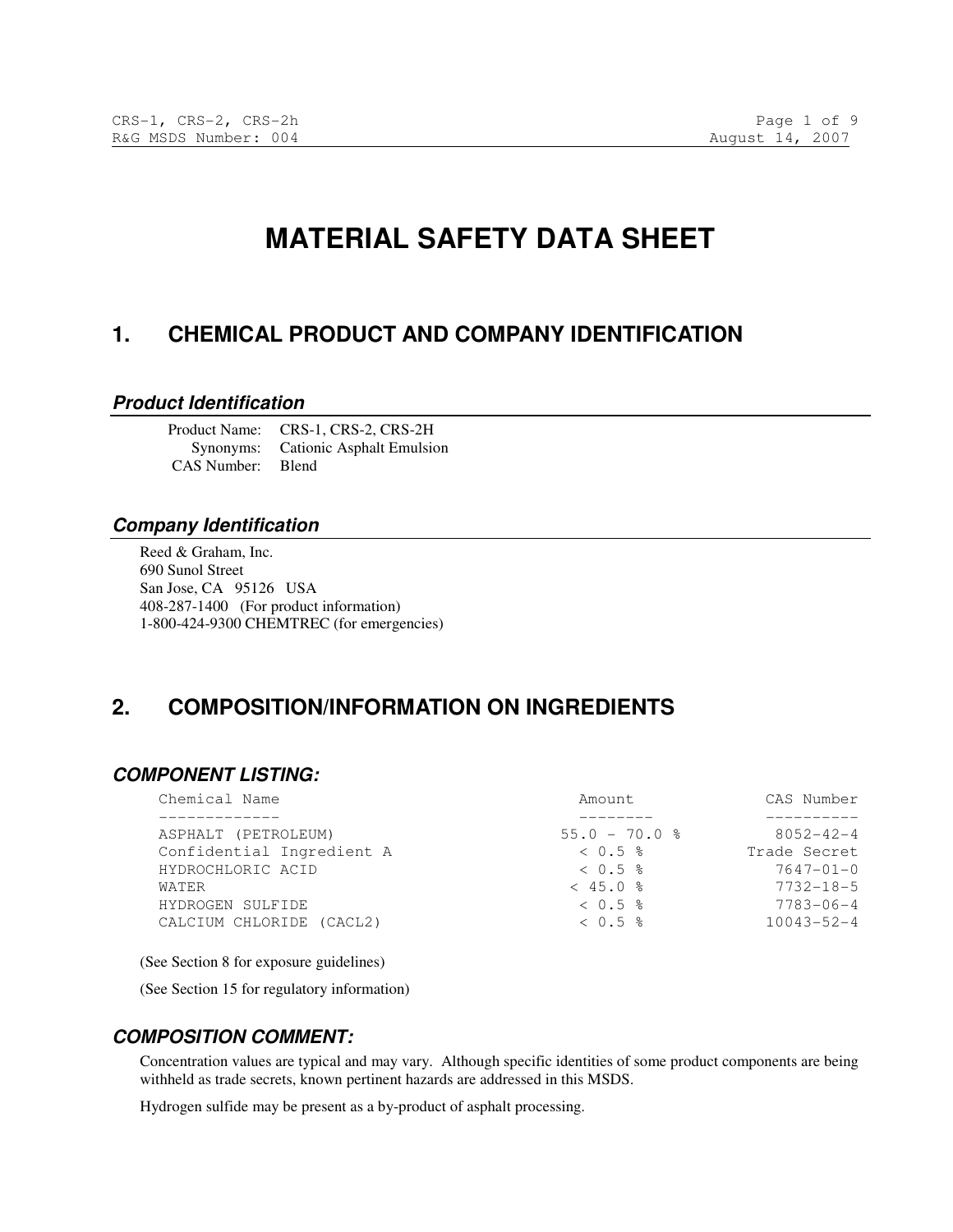## **HAZARDS DISCLOSURE**

This product contains hazardous materials as defined by the OSHA Hazard Communication Standard 29 CFR 1910.1200.

As defined under Sara 311 and 312, this product contains materials that are acute hazards.

## **MISCELLANEOUS:**

This material does not have established exposure limits.

# **3. HAZARDS IDENTIFICATION**

| ******************<br>***********************<br><b>EMERGENCY OVERVIEW</b> |                                                    |        |  |  |
|----------------------------------------------------------------------------|----------------------------------------------------|--------|--|--|
| ж                                                                          |                                                    | ∗      |  |  |
|                                                                            | <b>CAUTION</b>                                     | $\ast$ |  |  |
|                                                                            |                                                    | $\ast$ |  |  |
|                                                                            | May cause skin and eye irritation. Dilute with     | $\ast$ |  |  |
|                                                                            | water. For hot product, immediately immerse in or  | $\ast$ |  |  |
|                                                                            | flush the affected area with large amounts of cold | *      |  |  |
| ∗                                                                          | water to dissipate heat. Do not allow material to  | $\ast$ |  |  |
| ∗                                                                          | completely dry. Fumes from heated material may be  | $\ast$ |  |  |
|                                                                            | irritating. Aspiration hazard if swallowed – can   | ж      |  |  |
|                                                                            | cause lung damage.                                 | $\ast$ |  |  |
| ∗                                                                          |                                                    | $\ast$ |  |  |
|                                                                            |                                                    |        |  |  |

HMIS Rating –

Health: 2 Flammability: 0 Reactivity: 0 Personal Protection Index: 1

NFPA Rating –

Health: 2 Flammability: 0 Reactivity: 0 Special Hazard: Corrosive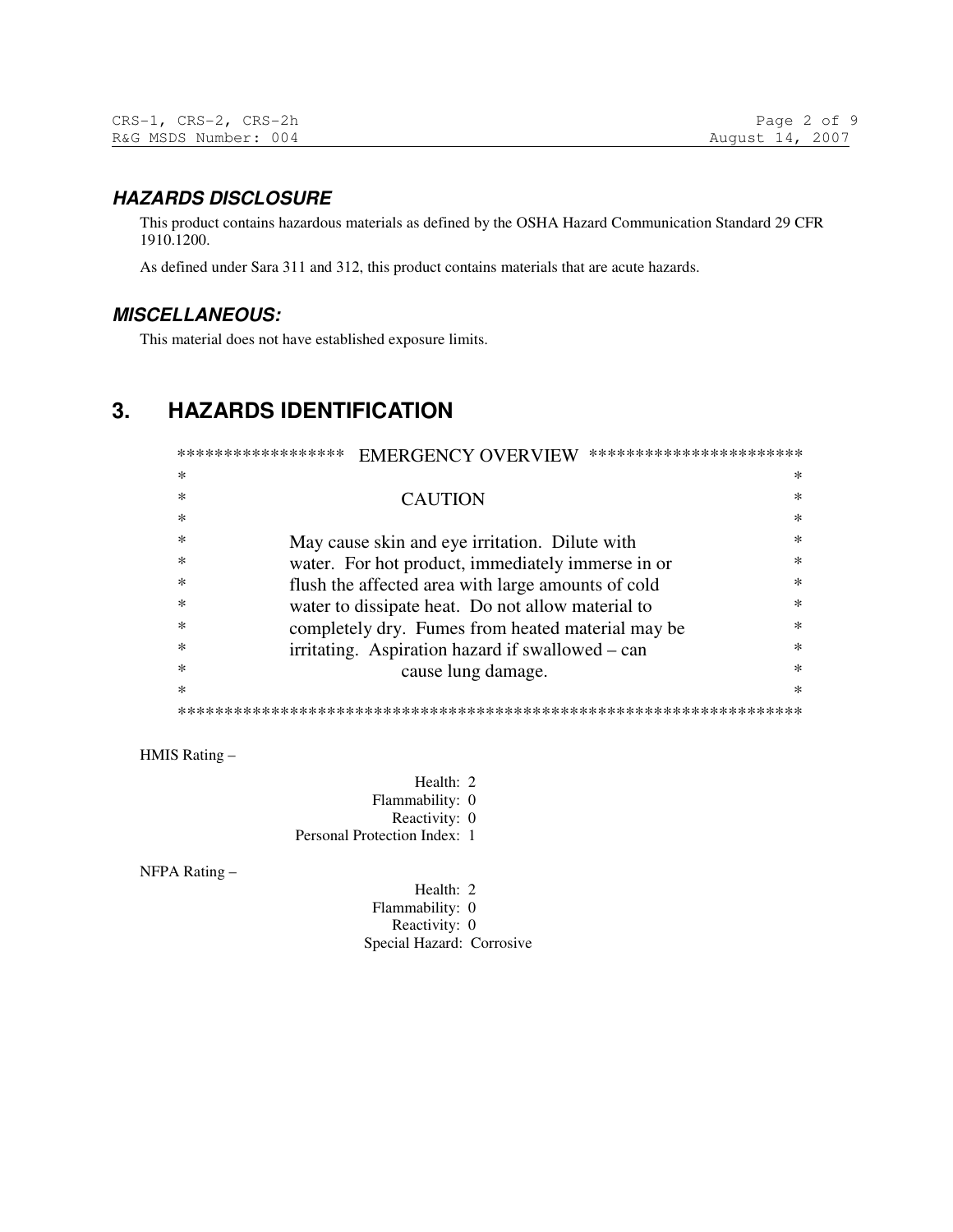# **POTENTIAL HEALTH EFFECTS**

### **EYE:**

Corrosive. Direct contact may cause eye irritation. Exposure to vapors, fumes, or mists may cause irritation. Contact with heated material may cause eye burns and permanent tissue damage.

#### **SKIN:**

Avoid prolonged or repeated contact with skin. Prolonged or repeated contact may irritate the skin and cause a skin rash (dermatitis).

#### **INHALATION:**

Avoid breathing vapors or mists. Prolonged or excessive inhalation may cause respiratory tract irritation.

Hydrogen sulfide can cause respiratory paralysis and death depending on the concentration and duration of exposure.

#### **INGESTION:**

Substance may be harmful if swallowed. Irritating to mouth, throat, and stomach.

#### **SIGNS AND SYMPTOMS OF EXPOSURE:**

Exposure to hot material may cause thermal burns. Vapors may have an offensive odor which may cause headaches, nausea, and vomiting. Symptoms of overexposure include: fatigue, tearing of eyes, burning sensation in the throat, cough, chest discomfort and skin irritation.

## **CHRONIC EFFECTS:**

No known hazards in normal industrial use.

#### **CARCINOGENICITY INFORMATION:**

IARC has determined that there is inadequate evidence that asphalts are carcinogenic to humans. While brief or intermittent skin contact with this product is not expected to cause harm, those workers who do not practice good personal hygiene and who are exposed repeatedly via skin contact may be at risk.

## **MEDICAL CONDITIONS AGRAVATED BY EXPOSURE:**

Disorders of the kidney, liver, skin and respiratory system.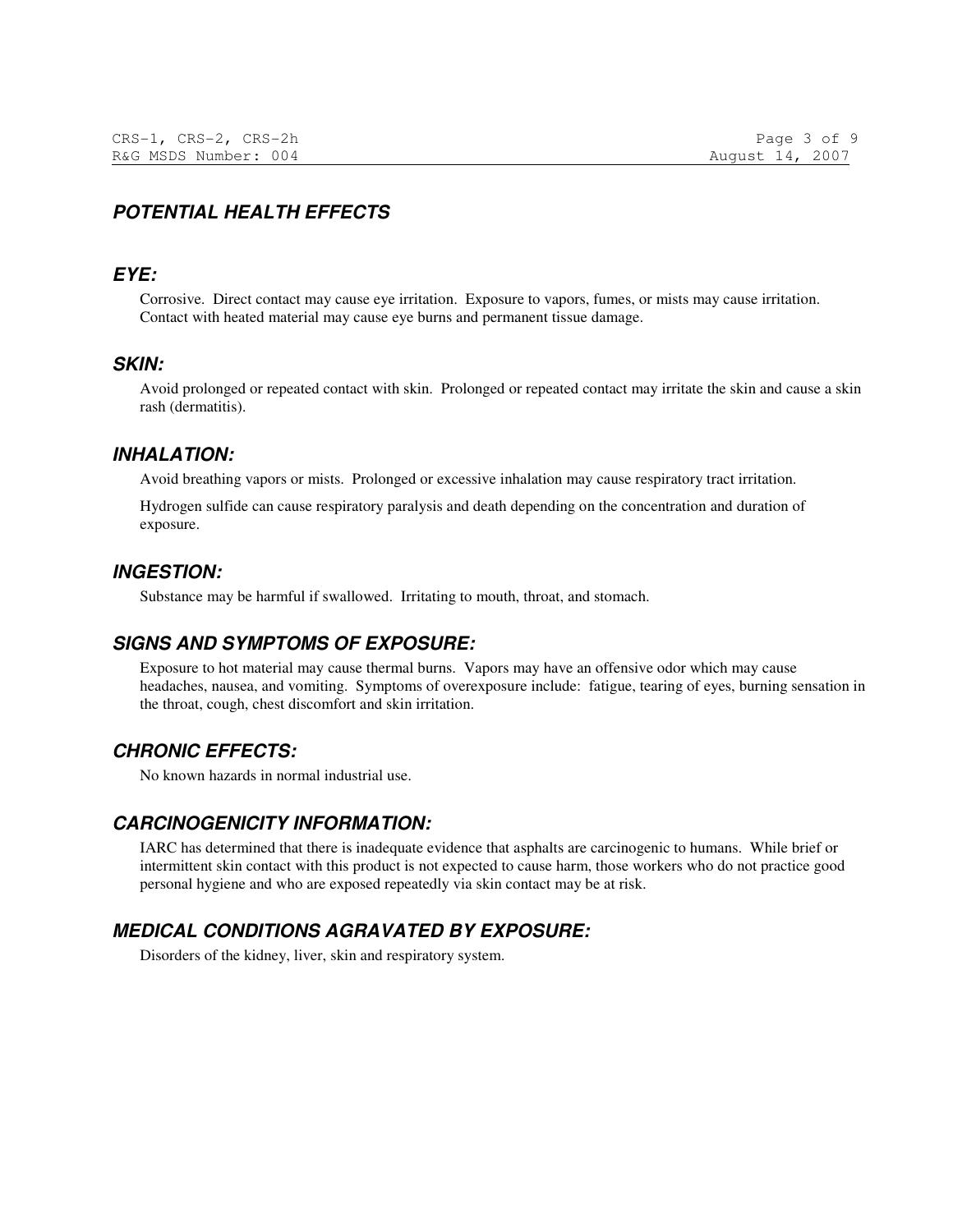# **4. FIRST AID MEASURES**

## **EYE CONTACT FIRST AID:**

Hold eyelids apart and flush eyes with plenty of water for at least 15 minutes. Get medical attention if irritation develops or persists. Burns due to contact with heated material require immediate medical attention.

## **SKIN CONTACT FIRST AID:**

Wash skin with soap and water. Wear protective gloves to minimize skin contamination. For hot material exposure, DO NOT try to remove solidified material from the skin. DO NOT try to dissolve with solvents or thinners.

## **INHALATION FIRST AID:**

At elevated temperatures may cause irritation of the eyes and respiratory tract. Although this product is not known to cause respiratory problems, if breathing is difficult, safely remove victim to fresh air and provide oxygen. Get immediate medical attention.

## **INGESTION FIRST AID:**

Get immediate medical attention. Do not induce vomiting due to danger of aspirating liquid into lungs. Gastric lavage may be required.

## **STATEMENT OF PRACTICAL TREATMENT:**

Get prompt medical attention. Dilute with water. If solidified, treat as neat asphalt.

# **5. FIRE FIGHTING MEASURES**

## **FLAMMABLE PROPERTIES**

COC Flash Point: None TCC Flash Point: None Autoignition Temperature: N/A

## **FLAMMABLE LIMITS IN AIR**

LEL: N/A UEL: N/A

## **FLAMMABLE PROPERTIES:**

Product is an aqueous solution. Heated product may produce hazardous fumes, decomposition products or residues. Small quantities of hydrogen sulfide may be released upon heating.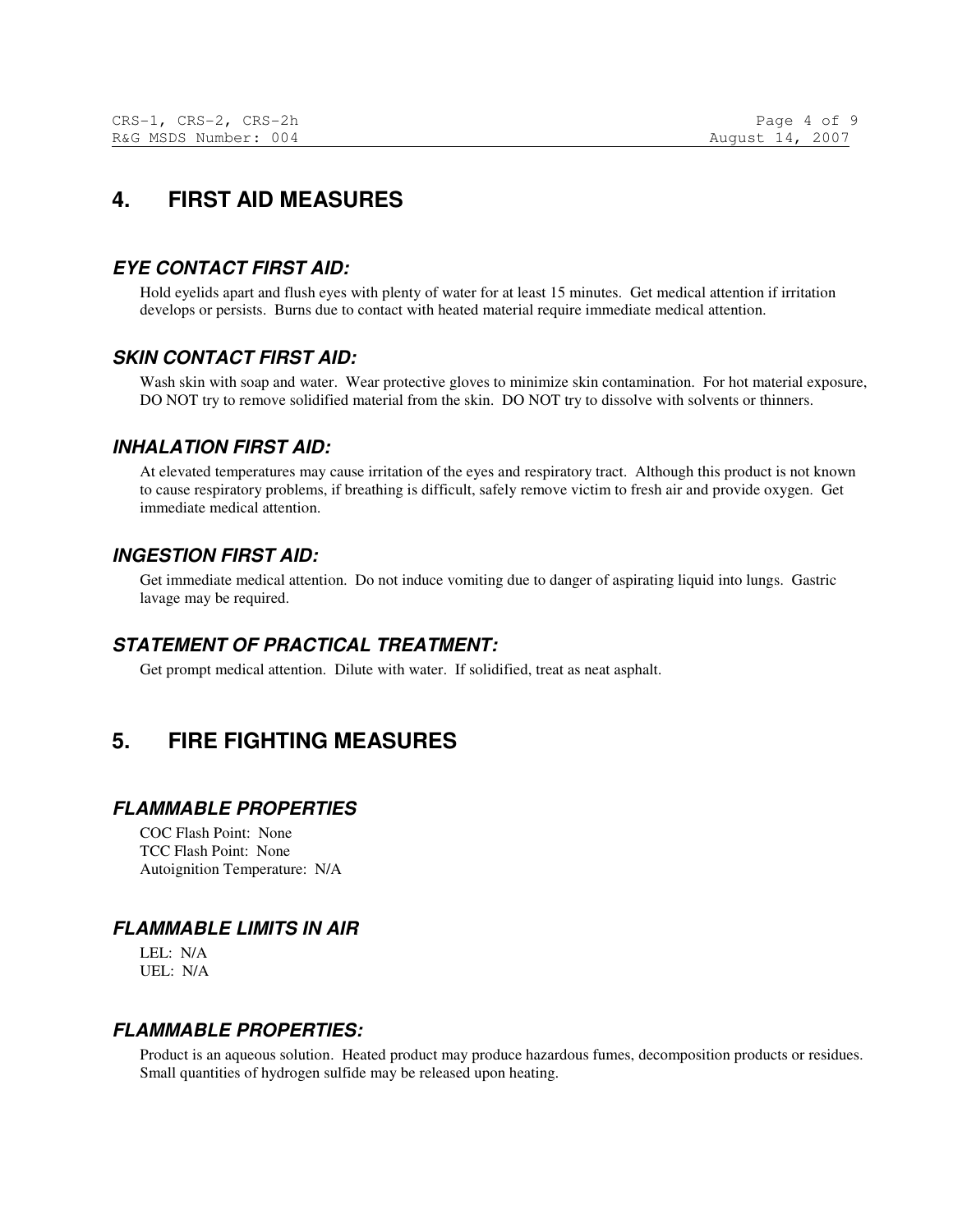| CRS-1, CRS-2, CRS-2h | Page 5 of 9     |
|----------------------|-----------------|
| R&G MSDS Number: 004 | August 14, 2007 |

#### **EXTINGUISHING MEDIA:**

Use alcohol foam, carbon dioxide, or water spray when fighting fires involving this material. Exercise care when using water as contact with hot asphalt products may produce steam and violent foaming.

#### **FIRE FIGHTING INSTRUCTIONS:**

As in any fire, wear self-contained breathing apparatus pressure-demand MSHA/NIOSH (approved or equivalent) and full protective gear. Decomposition may produce fumes, smoke, oxides of carbon and hydrocarbons, and possible small quantities of hydrogen sulfide.

#### **COMBUSTION PRODUCTS:**

Avoid breathing vapors from heated material. Combustion may produce CO, NOx, SOx and reactive hydrocarbons.

## **6. ACCIDENTAL RELEASE MEASURES**

## **SAFEGUARDS (PERSONNEL):**

Observe precautions in Protective Equipment section.

#### **INITIAL CONTAINMENT:**

Clean up spills immediately, observing precautions in Protective Equipment section. Contain spilled liquid with sand or earth.

#### **LARGE SPILLS PROCEDURE:**

Stop the source of the leak or release. Clean up releases as soon as possible, observing precautions in Exposure Controls/Personal Protection. Contain liquid to prevent further contamination of soil, surface water or groundwater. Large spillage should be dammed-off and pumped into containers.

#### **SMALL SPILLS PROCEDURE:**

Absorb spills with inert material.

## **7. HANDLING AND STORAGE**

#### **SHELF LIFE: (in original, sealed containers)**

1 day @ 82.2 C

#### **HANDLING (PHYSICAL ASPECTS):**

When handling hot material, use protective clothing impervious to this material.

## **STORAGE PRECAUTIONS:**

Do not store at temperatures above 82°C.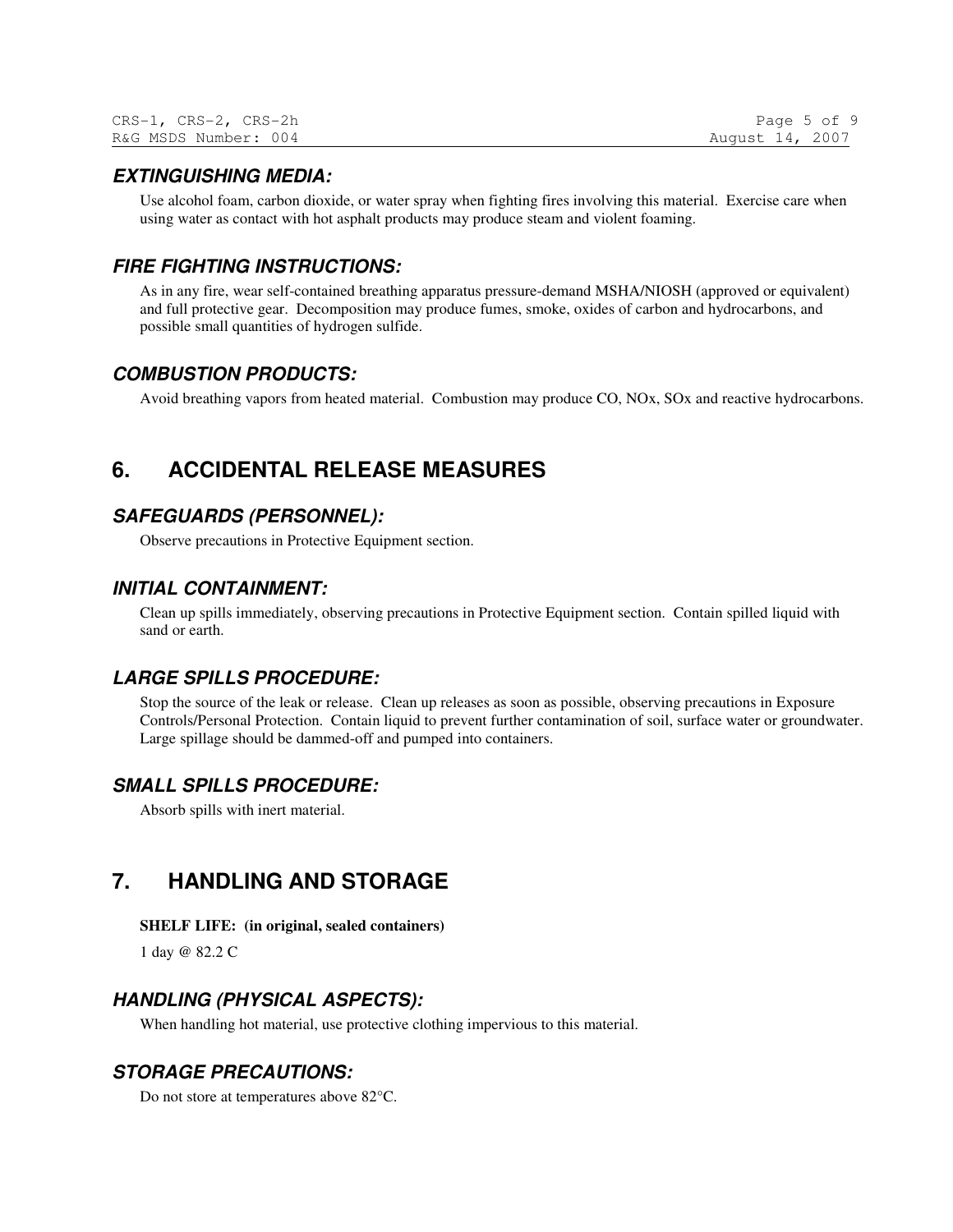# **8. EXPOSURE CONTROLS / PERSONAL PROTECTION**

## **ENGINEERING CONTROLS:**

Facilities storing or utilizing this material should be equipped with an eyewash facility and a safety shower.

## **EYE / FACE PROTECTION REQUIREMENTS:**

Where contact with this material is likely, eye protection is recommended.

## **SKIN PROTECTION REQUIREMENTS:**

Selection of specific items such as gloves, boots, apron or full-body suit will depend on operation.

## **RESPIRATORY PROTECTION REQUIREMENTS:**

When there is potential for airborne exposures in excess of applicable limits, wear NIOSH/MSHA approved respiratory protection.

## **EXPOSURE GUIDELINES:**

HYDROCHLORIC ACID Recommended Exposure Limit: 5 ppm OSHA PEL: 5 ppm, 7 mg/m^3 OSHA TWA: 5 ppm, 7.5 mg/m^3 OSHA Ceiling Limit: 5 ppm, 7 mg/m^3 Skin Designation: Yes

HYDROGEN SULFIDE OSHA TWA: 10 ppm, 14 mg/m^3 OSHA STEL: 15 ppm

# **9. PHYSICAL AND CHEMICAL PROPERTIES**

| VOLATILE ORGANIC COMPOUNDS (VOC) : <2% |  |
|----------------------------------------|--|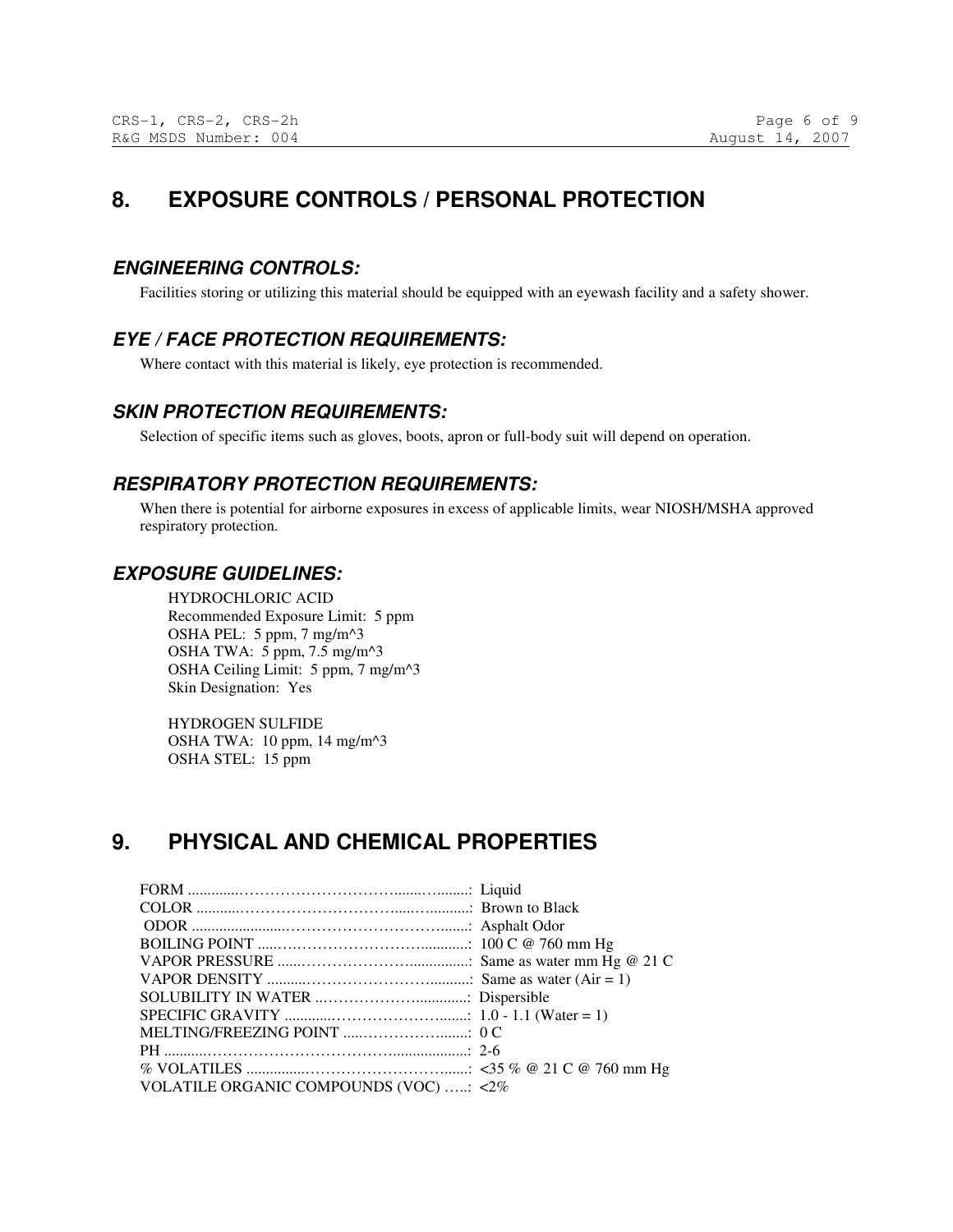# **10. STABILITY AND REACTIVITY**

## **STABILITY:**

This compound is stable at ambient conditions.

## **POLYMERIZATION:**

Hazardous polymerization will not occur.

## **INCOMPATIBILITY WITH OTHER MATERIALS:**

Avoid contact with strong bases.

## **DECOMPOSITION:**

Decomposition will not occur if handled and stored properly.

## **CONDITIONS TO AVOID:**

Avoid extreme temperatures.

# **11. TOXICOLOGICAL INFORMATION**

This material or all of its components are listed on the Inventory of Existing Chemical Substances under the Toxic Substance Control Act (TSCA).

# **12. ECOLOGICAL INFORMATION**

## **ENVIRONMENTAL HAZARDS:**

This material should be prevented from uncontrolled applications to soil or earth. This material is a water pollutant and should be prevented from entering storm water and sewage drainage systems and bodies of water.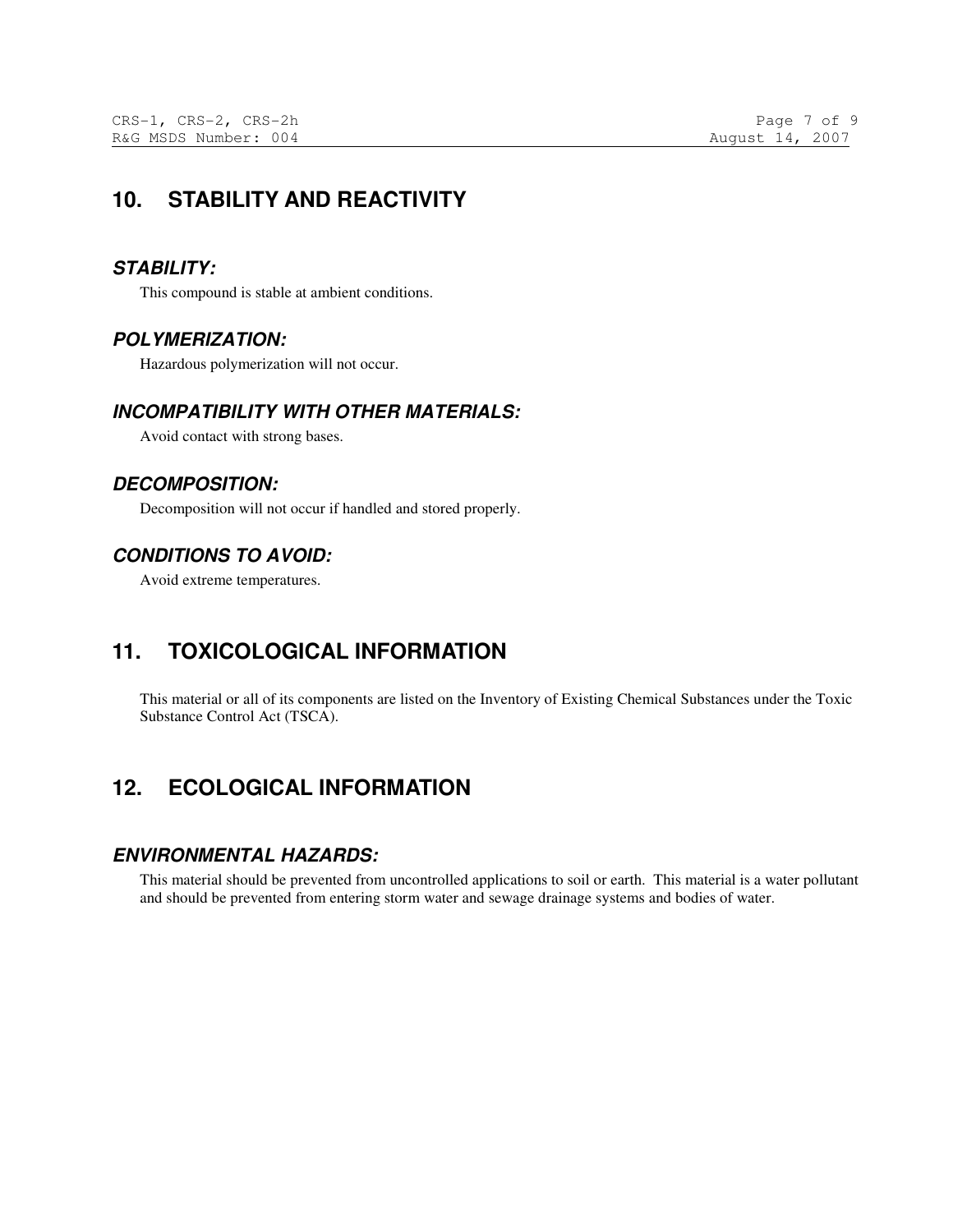# **13. DISPOSAL CONSIDERATIONS**

## **WASTE DISPOSAL:**

Treat or dispose of waste material in accordance with all local, state/provincial, and national requirements. Avoid disposal into waste water treatment facilities.

## **CONTAMINATED MATERIALS:**

Treat as product waste.

## **CONTAINER DISPOSAL:**

Uncleaned empty containers should be disposed of in the same manner as the contents.

# **14. TRANSPORTATION INFORMATION**

PRODUCT LABEL ........…..: CRS-1, CRS-2, CRS-2H D.O.T. SHIPPING NAME ...: Non Regulated, Water Based Asphalt Emulsion D.O.T. HAZARD CLASS ....: Non-Hazardous

# **15. REGULATORY INFORMATION**

**EEC Symbols and Indications of Danger:**  Irritant (Xi), Corrosive (C)

**R-Phrases:**  R34 - Causes burns. R36/37/38 - Irritating to eyes, respiratory system, and skin.

**WHMIS Hazard Symbols:**  Class E - Corrosive Material

**Canadian Disclosure List**  HYDROCHLORIC ACID (7647-01-0)

**SARA Title III - Section 313**  HYDROCHLORIC ACID (7647-01-0)

**CERCLA Hazardous Substances**  HYDROCHLORIC ACID (7647-01-0) -- RQ 5000 lb HYDROGEN SULFIDE (7783-06-4) -- RQ 100 lb